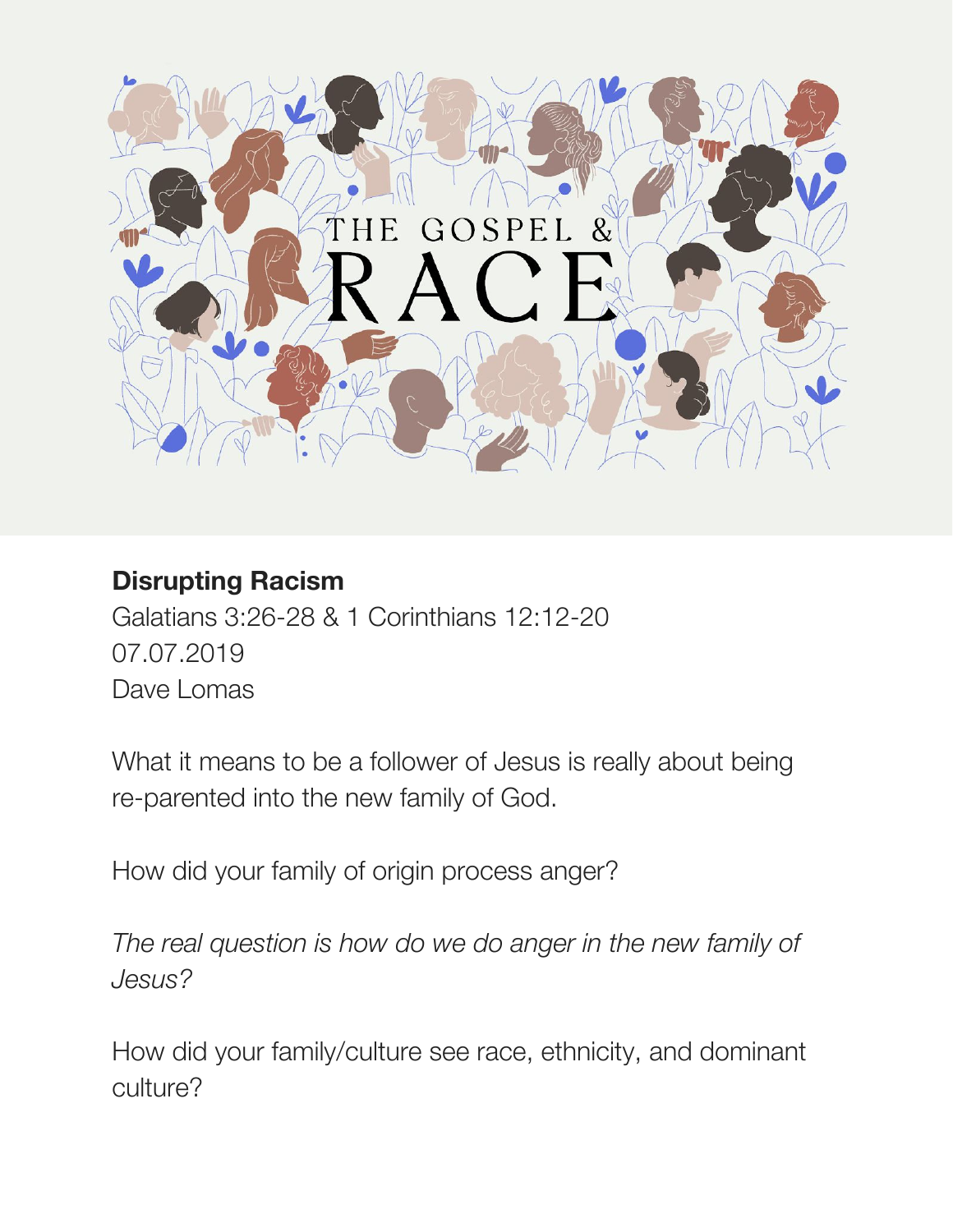How are we to see race and ethnicity and dominant culture in the new family of Jesus?

#### **Galatians 3:26-28**

So in Christ Jesus you are all children of God through faith, for all of you who were baptized into Christ have clothed yourselves with Christ. There is neither Jew nor Gentile, neither slave nor free, nor is there male and female, for you are all one in Christ Jesus.

#### **1 Corinthians 12:12**

Just as a body, though one, has many parts, but all its many parts form one body, so it is with Christ.

# **1 Corinthians 12:16-20**

…if the ear should say, "Because I am not an eye, I do not belong to the body," it would not for that reason stop being part of the body. If the whole body were an eye, where would the sense of hearing be? If the whole body were an ear, where would the sense of smell be? But in fact God has placed the parts in the body, every one of them, just as he wanted them to be. If they were all one part, where would the body be? As it is, there are many parts, but one body. Just as a body, though one, has many parts, but all its many parts form one body, so it is with Christ. For we were all baptized by one Spirit so as to form one body—whether Jews or Gentiles, slave or free —and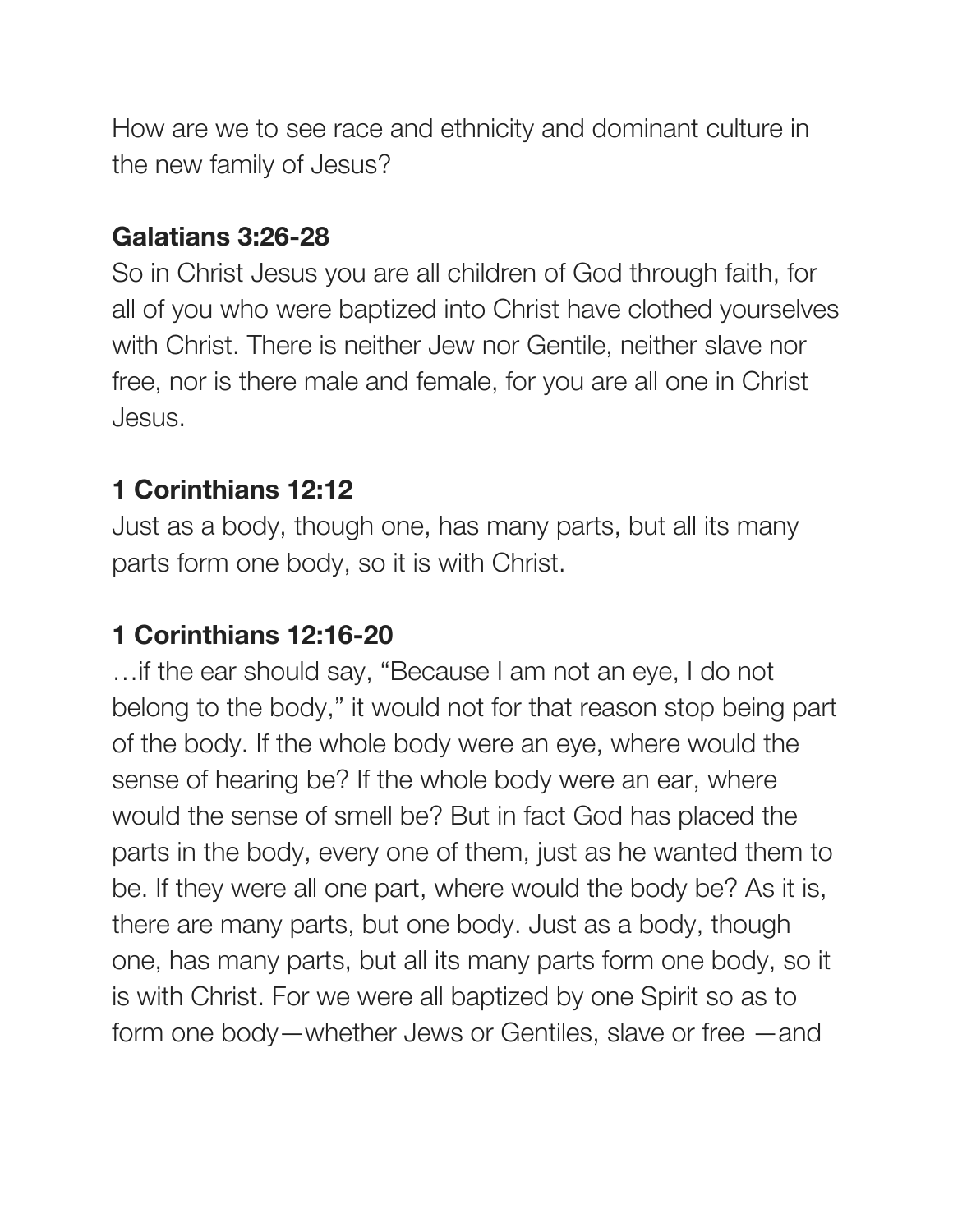we were all given the one Spirit to drink. Even so the body is not made up of one part but of many.

"Now the body is not made up of one culture but of many. If the blacks should say to the whites, 'Because I am not white, I do not belong to the body,' it would not make it true. The blacks would still be a part of the body whether they vote for the same candidates or not. And if the whites should say, 'Because I am not black, I do not belong to the body,' it would not make it true. The whites should still be part of the body whether they clapped their hands and shouted loudly in church or not. It doesn't mean that they are not filled with the Spirit. If the whole body was tightly structured, where would the sense of spontaneity be? If the whole body was spontaneous, where would the sense of order be? As it is, there are many parts and many cultures, but one body. The Cuban church cannot say to the Haitian church, 'I don't need you!' The Puerto Rican church cannot say to the Mexican church, 'I don't need you!' The Pakistanis cannot say to the Persians, 'I don't need you!' The Japanese cannot say to the Koreans, 'I don't need you!' The suburban church cannot say to the urban church, 'I don't need you!' The city church cannot say to the country church, 'I don't need you!' Jews cannot say to Arabs, 'I don't need you!' Palestinians cannot say to Jews, 'I don't need you!' On the contrary, those parts of the body that seem to be weaker are not to be dismissed or discarded as if they don't matter. They are God's special instruments of honor to reveal an aspect of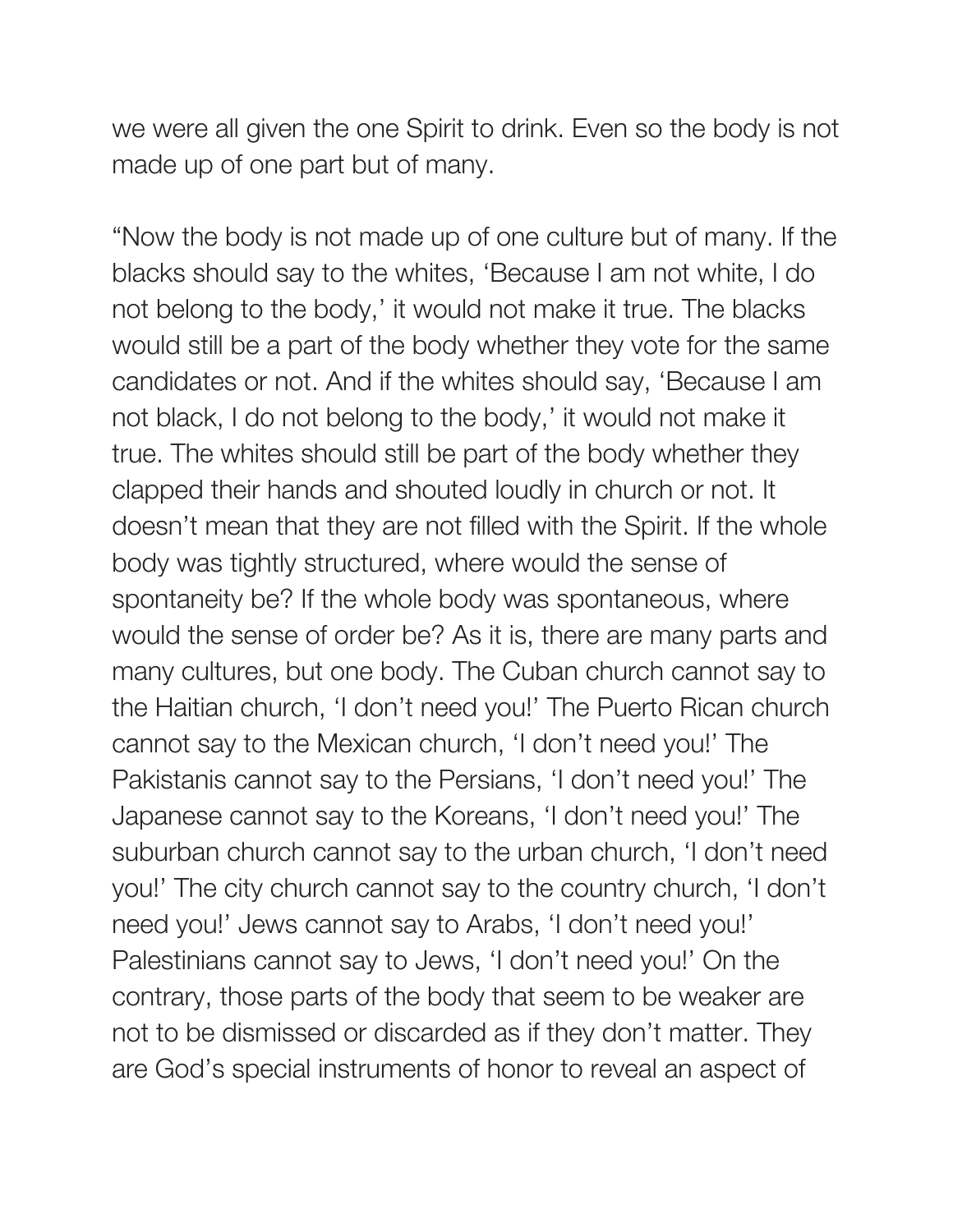God that would otherwise not be seen or experienced. There really is no part of the Christian body that is to be dismissed as unimportant. They all matter! If Palestinian Christians suffer, we all suffer. If South African Christians are freed from apartheid, we all rejoice with them. Now you are the body of Christ, and each one of you is a part of it."

- David Anderson, *Gracism: The Art of Inclusion*

# Disrupting Racism

1. You must allow yourself to be disrupted by the Holy Spirit.

- 2. Know and understand what racism is and where it hides.
- **Stereotype**: a belief that associates a group of people with certain traits
- **Prejudice:** negative feelings toward persons based on their membership in certain groups
- **Discrimination**: behavior directed against persons because of membership in a certain group
- **Racism**: When people in power are prejudiced or discriminate based on race/ethnicity

"Central to our understanding of the sin of racism is our understanding of the image of God and how humanity attempts to usurp God's creation order. Sin results when human beings attempt to take God's place in creation. In other words, we make ourselves the standard of reference in the determination of our values and norms. Racism elevates one race as the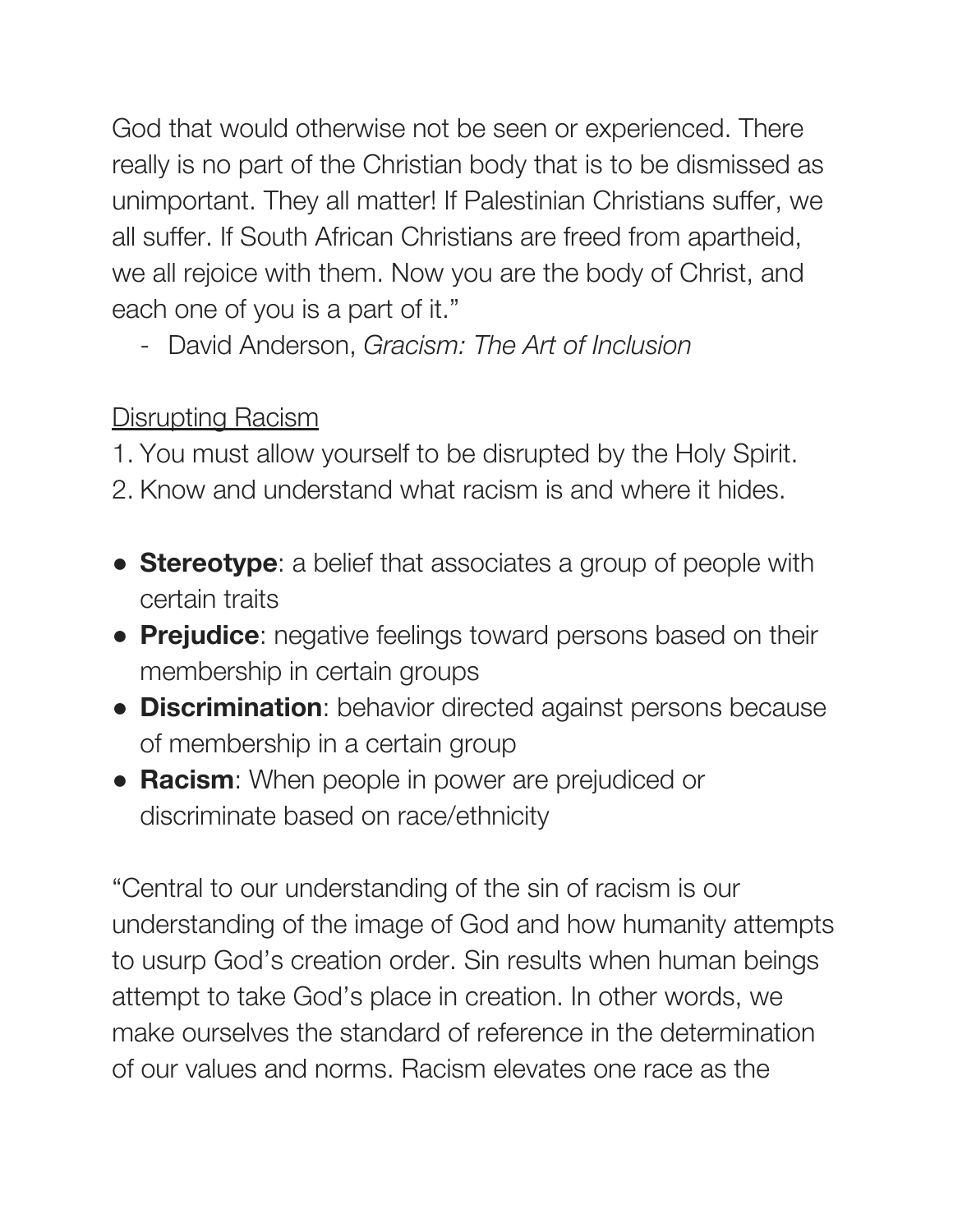standard to which other races should seek to attain and makes one race the ultimate standard of reference."

- Soong-Chan Rah, *The Next Evangelism*

### **Disrupting Racism**

- 1. You must allow yourself to be disrupted by the Holy Spirit.
- 2. Know and understand what racism is and where it hides.
- 3. Build up your racial stamina.
- 4. We must suspend Individualism.

"If we have broken our covenants with God and violated our relationships with one another, the path to reconciliation must begin with the act of confession. The greatest wounds in human history, the greatest injustices, have not happened through the acts of some individual perpetrator, rather through the institutions, systems, philosophies, cultures, religions and governments of mankind. Because of this, we as individuals, are tempted to absolve ourselves of all individual responsibility. Unless somebody identifies themselves with corporate entities, such as the nation of our citizenship, or the subculture of our ancestors, the act of honest confession will never take place. This leaves us in a world of injury and offense in which no corporate sin is ever acknowledged, reconciliation never begins and old hatreds deepen."

- John Dawson, *Healing America's Wounds*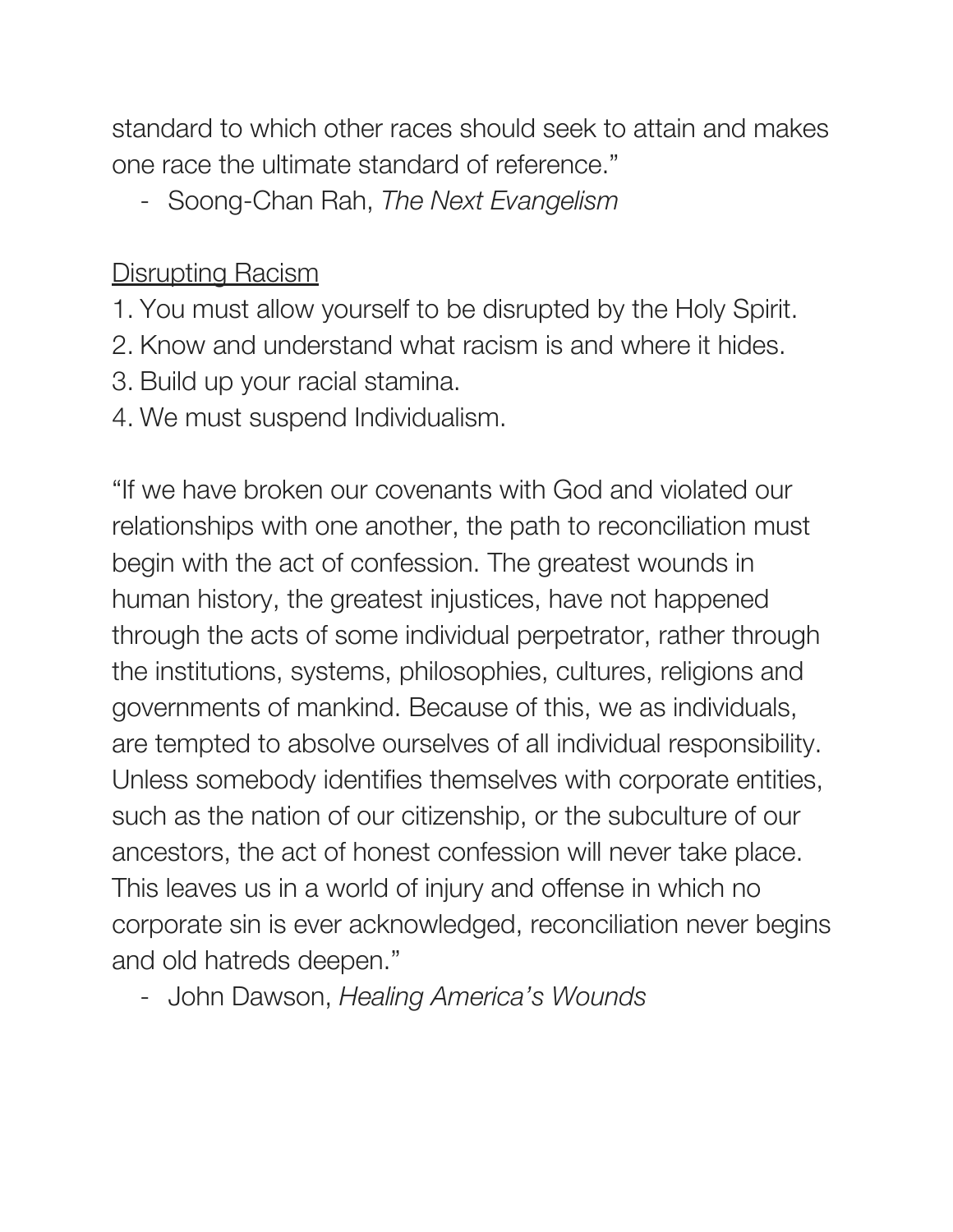Disrupting Racism

- 1. You must allow yourself to be disrupted by the Holy Spirit.
- 2. Know and understand what racism is and where it hides.
- 3. Build up your racial stamina.
- 4. We must suspend Individualism.
- 5. Lament.

"I am neither an optimist nor a pessimist. Jesus Christ is risen from the dead."

- Lesslie Newbigin

#### **Prayers of the People**

We pray for our country and church— that you would use this season to shape us into a nation and community that embraces more of the values of Your Kingdom.

*Lord, have mercy.*

For the leaders of the nations and for all in authority, that they would desire peace above war and generosity above greed, let us pray to the Lord.

*Lord, have mercy.*

For the poor and the oppressed, for the unemployed and the destitute, for prisoners and captives, for the refugee and immigrant, and for all who remember and care for them, let us pray to the Lord.

*Lord, have mercy.*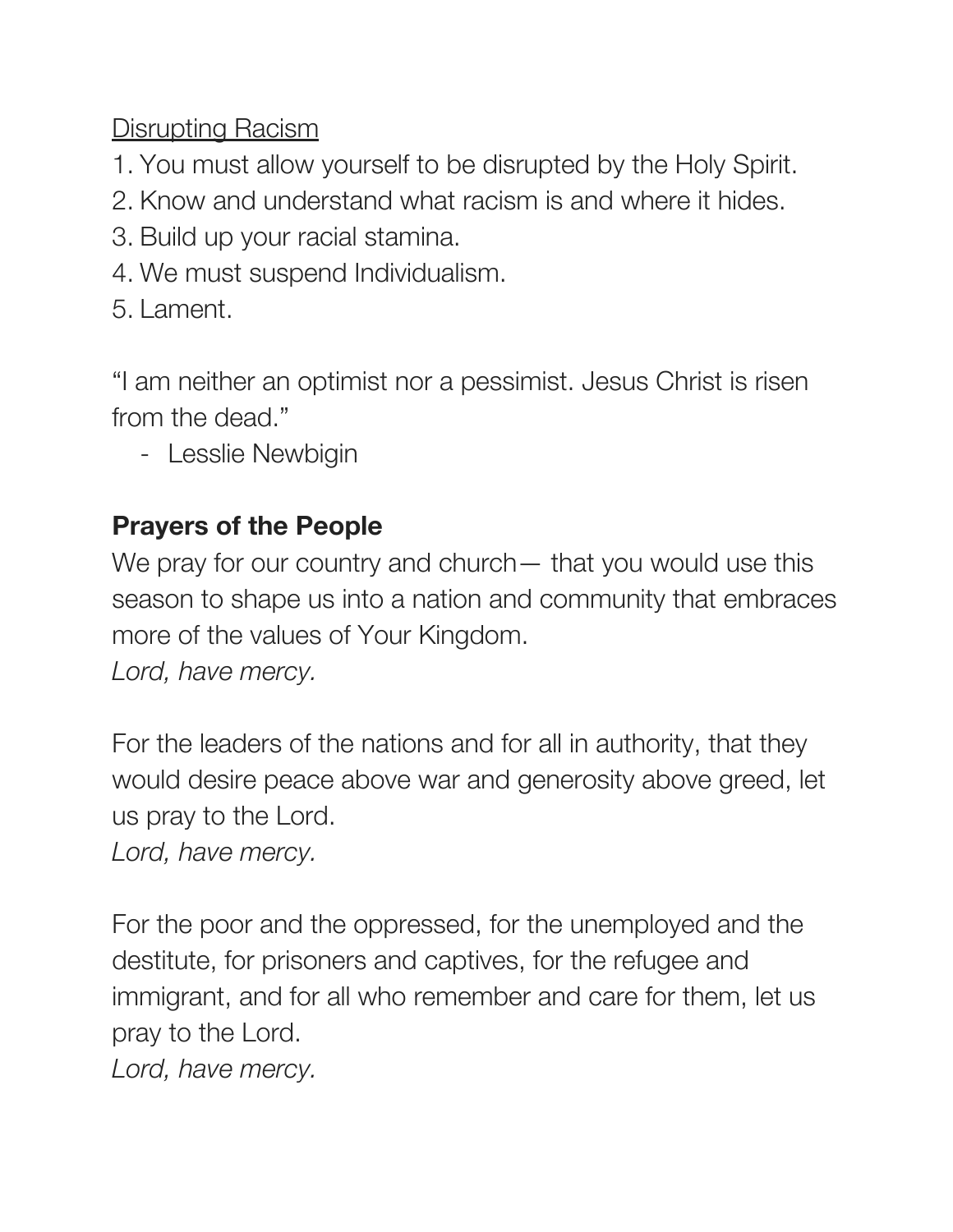Raise up leaders in our government who will be effective advocates for justice and humanizing policies for our citizens, for our immigrants, and for our neighbors. *Lord, have mercy.*

For the families that have been separated at our borders: we ask for You to move mountains to bring them back together, in Jesus' name - and for Your justice for any wrongdoing or systemic violation of your Imago Dei. *Lord, have mercy.*

We sit in the tension of what it means to live in the United States - we thank You for the privilege and freedom that living in this country provides, and for the ways we do see the values of Your kingdom present in our society today and in our history as a country. But we also lament the ways that this country has, and continues to participate in and perpetuate systemic evil in the form of racial injustice and oppression. *Lord, have mercy.*

We remember that this country was built on the defeat, subjugation, and deprivation of those Native to these lands, and we lament the ways that many in these communities still struggle to thrive because of the wrongs that were done to their ancestors by those who founded this nation, and by any policy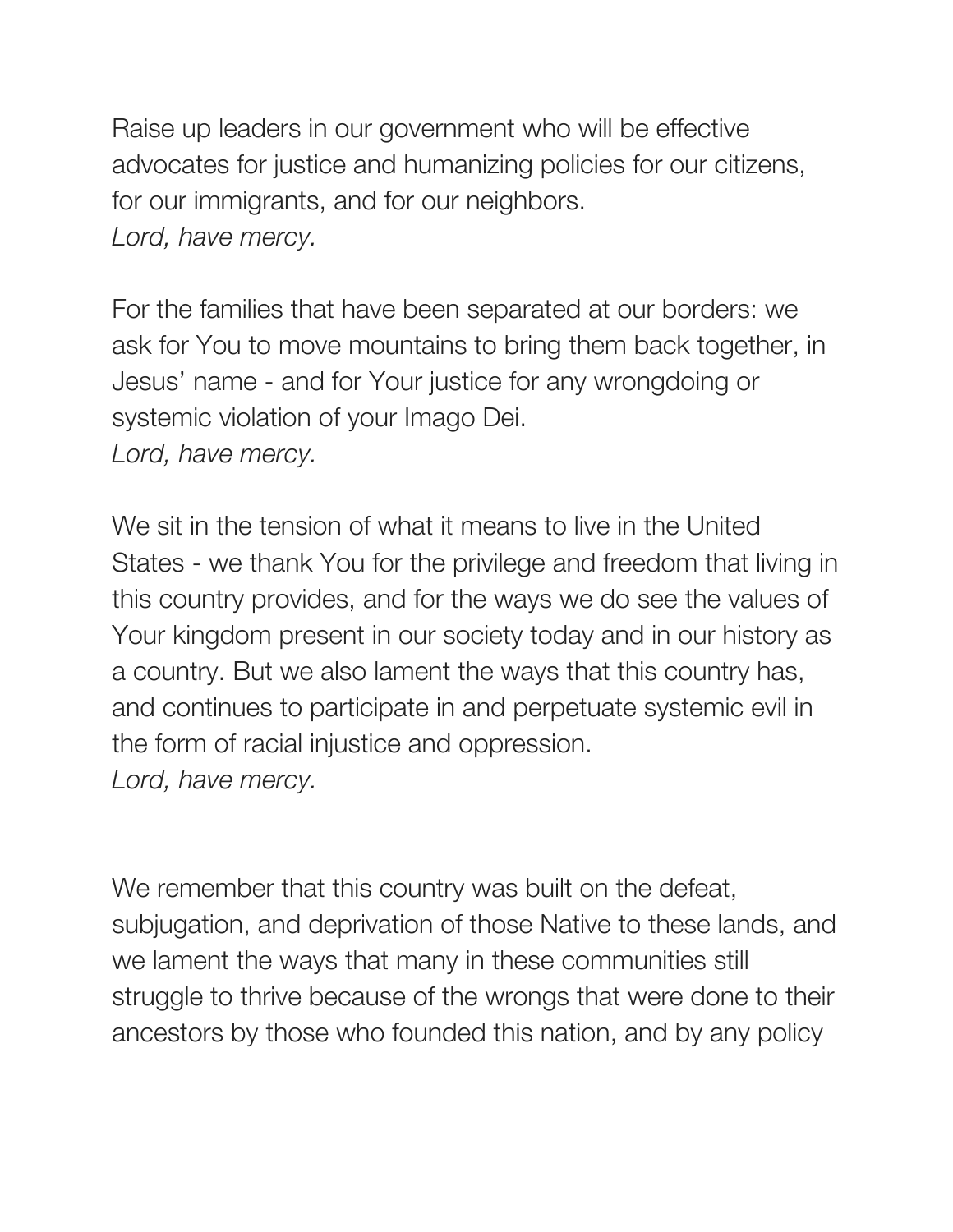still in place that creates an uphill battle for our Native brothers and sisters to thrive in this nation. *Lord, have mercy.*

We remember that much of the wealth, power, and privilege of this empire was built on the backs of slaves and that many of us today have inherited lives of privilege and comfort - many of us in at least some part because of the ways that our ancestors profited from the domination and enslavement of primarily black men and women in America.

*Lord, have mercy.*

We lament the way that the slave trade in the west robbed the continent of Africa of many of its most able men and women for generations.

*Lord, have mercy.*

We lament the way that the scars of slavery live on today in the ways that black communities are still statistically under-resourced, and that our black sisters and brothers are statistically under-paid and otherwise often disenfranchised compared to their white peers and neighbors. *Lord, have mercy.*

We lament the ways that people have been and still are treated wrongly because of the color of their skin and country of origin. Make us aware of our own conscious and implicit biases and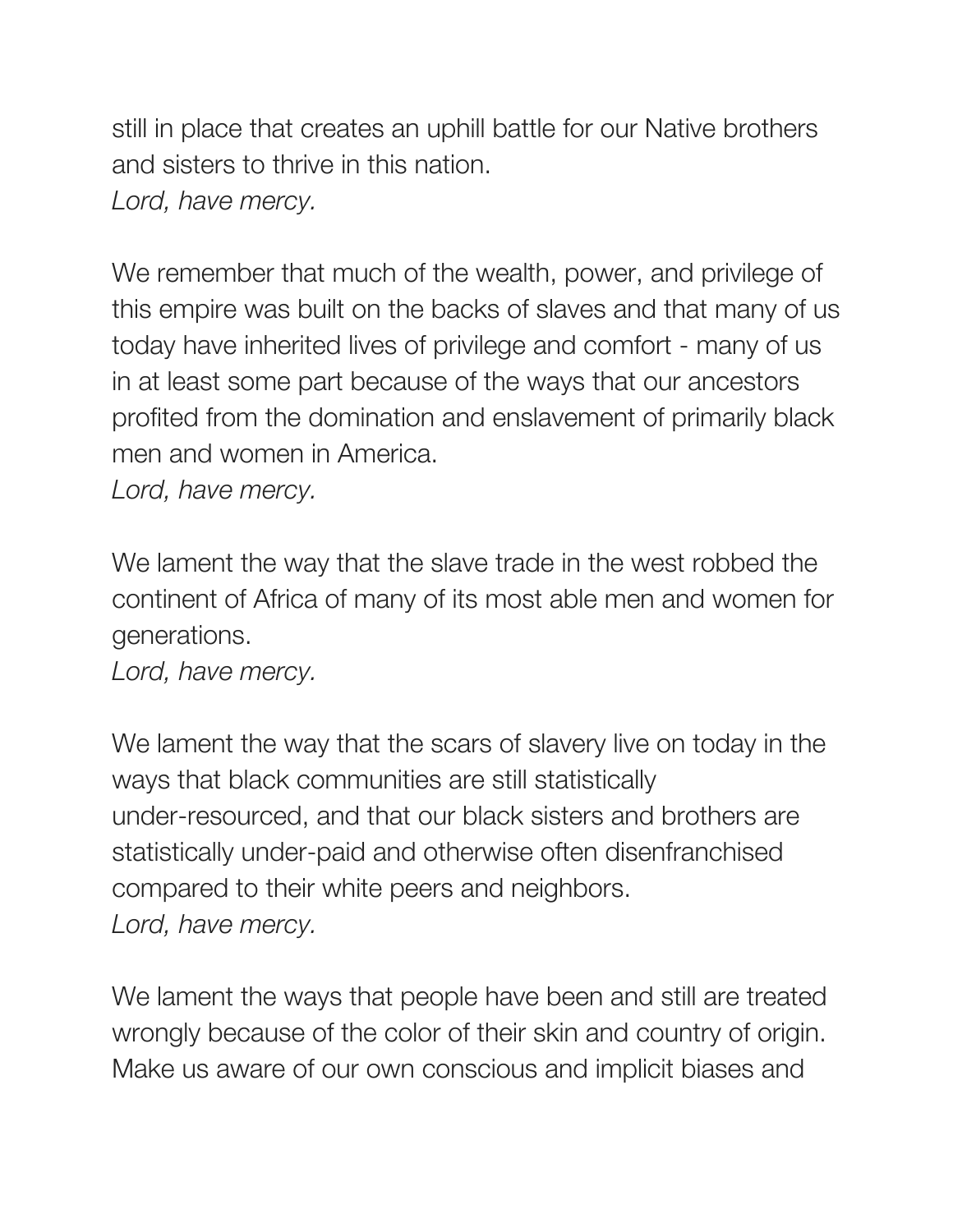empower us to use our privilege to create safety and flourishing for others who do not have some of the same opportunities we have. We repent of the ways we have been complicit. *Lord, have mercy.*

We recognize the ways that the American church has been active in, indifferent towards, or otherwise complicit in the degradation of your Imago Dei in our nation's minority cultures and people groups. We repent. Make us liberators, protectors, and champions of your Imago Dei in every God-ordained variety and set the American church on fire as a beacon of multicultural restoration for the sake of the world. *Lord, have mercy.*

We ask you to tear down strongholds of racism in our policy, in our leadership, and in the spiritual realms of this nation. *Lord, have mercy.*

Tear down strongholds in our own hearts, whether they be implicit biases or apathetic indifference towards these topics expand our compassion and sew grace in our hearts as we stumble towards Christlikeness in these conversations. *Lord, have mercy.*